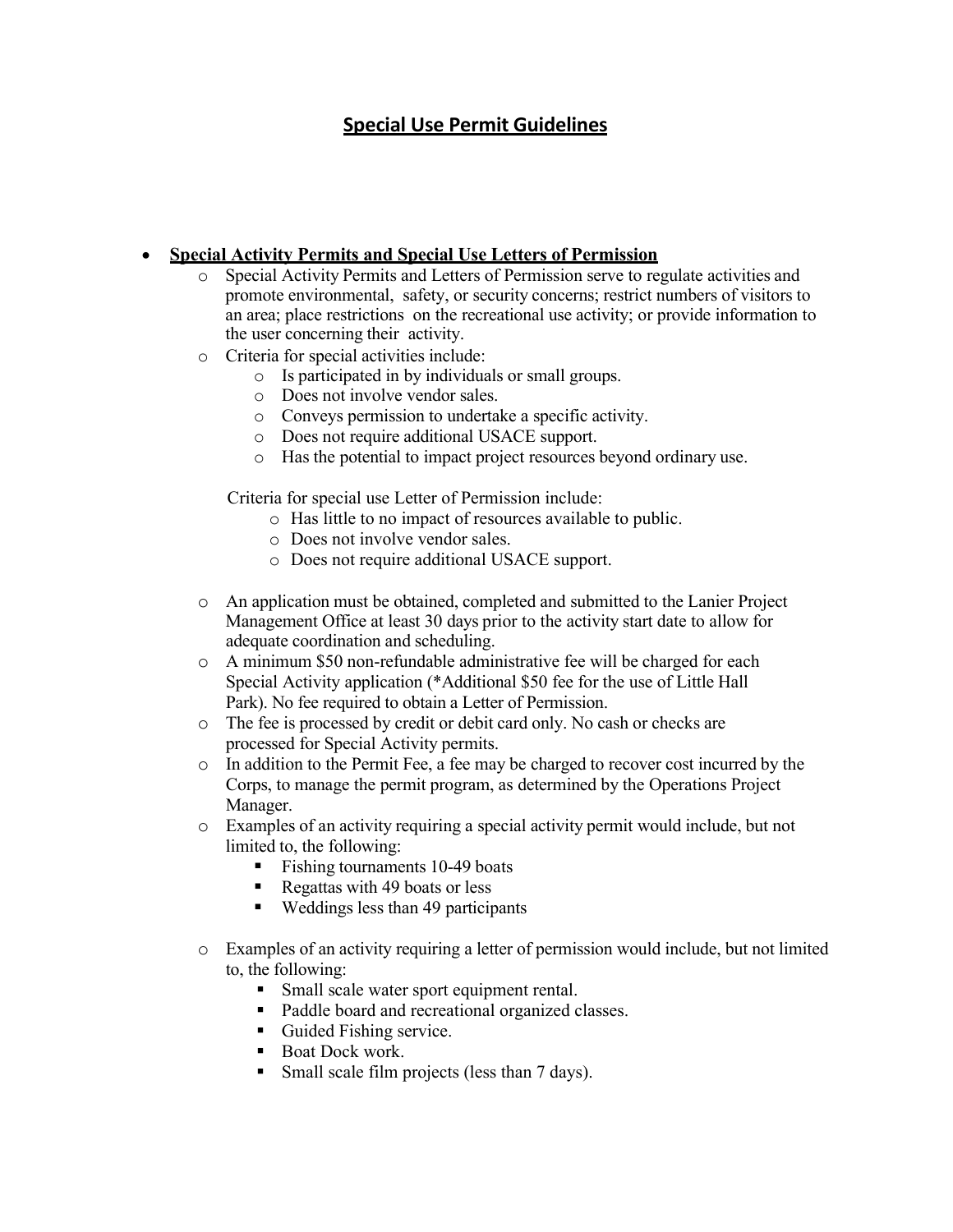## • **Special Event Permits**

- o A special event is defined as the organized use of project resources for a specific purpose and limited duration, beyond that normally engaged in by individuals or groups on a day-to-day basis.
- o To qualify for issuance of a special event permit, an event must contribute to the enjoyment of the visiting public and be consistent with established land use classifications.
- o Criteria for special events include:
	- o The activity will impact project resources beyond ordinary use.
	- o The activity has a specific purpose (e.g., a competition, tournament, largescale picnic, fair, fireworks display, etc.).
	- The activity may generate revenues outside of ordinary commercial concessions, requiring specific management coordination.
	- The activity may impose crowding or hazards to other project visitors or liability to the government, requiring specific management coordination and risk management.
- o An application must be obtained, completed and submitted to the Lanier Project Management Office at least 30 days prior to the event start date to allow for adequate coordination and scheduling.
- o A non-refundable administrative fee of \$75.00 will be charged for each application

(\*Additional \$50 fee for the use of Little Hall Park).

- o The fee is processed by credit or debit card only. No cash or checks are processed for Special Activity permits.
- $\circ$  In addition to the \$75.00 fee, a fee may be charged to recover costs incurred by the USACE in providing special benefits to an identifiable recipient in support of the special event, as determined by the Operations Project Manager.
- $\circ$  In addition to the \$75.00 fee and the incurred cost recovery, if appropriate, events conducted for-profit will be assessed a fee of 2 percent of gross revenue, as consideration for the right to make a profit on government property. Revenue from vendor sales will be included in the gross revenue total for computation of the 2 percent fee for for-profit events. The event holder will provide documentation of gross revenue and payment of the 2 percent fee within 30 days following the event. The USACE may audit the event holder's records to verify accuracy.
- o Liability insurance in the minimum amount of \$1,000,000 that names the United States Government as an additional insured for each event is mandatory. Proof of insurance should be included with the completed application.
- o For all non-motorized events, such as volleyball tournaments, foot races (running), canoe regattas, etc., when the expected group is over 49 participants, liability insurance, obtained by the event holder, that names the United States Government as an additional insured in the minimum amount of \$1,000,000 for each event, is mandatory.
- o For all events involving mechanical apparatus, such as boats, personal watercraft, motorcycles, bikes, etc., liability insurance, obtained by the event holder, that names the United States Government as an additional insured in the minimum amount of \$1,000,000 for each event, is mandatory.
- o Performance bond(s) and/or proof of liability insurance, if required, must be submitted prior to the start of the event.
- o Collection of any fees by the event holder, in conjunction with the event, must be